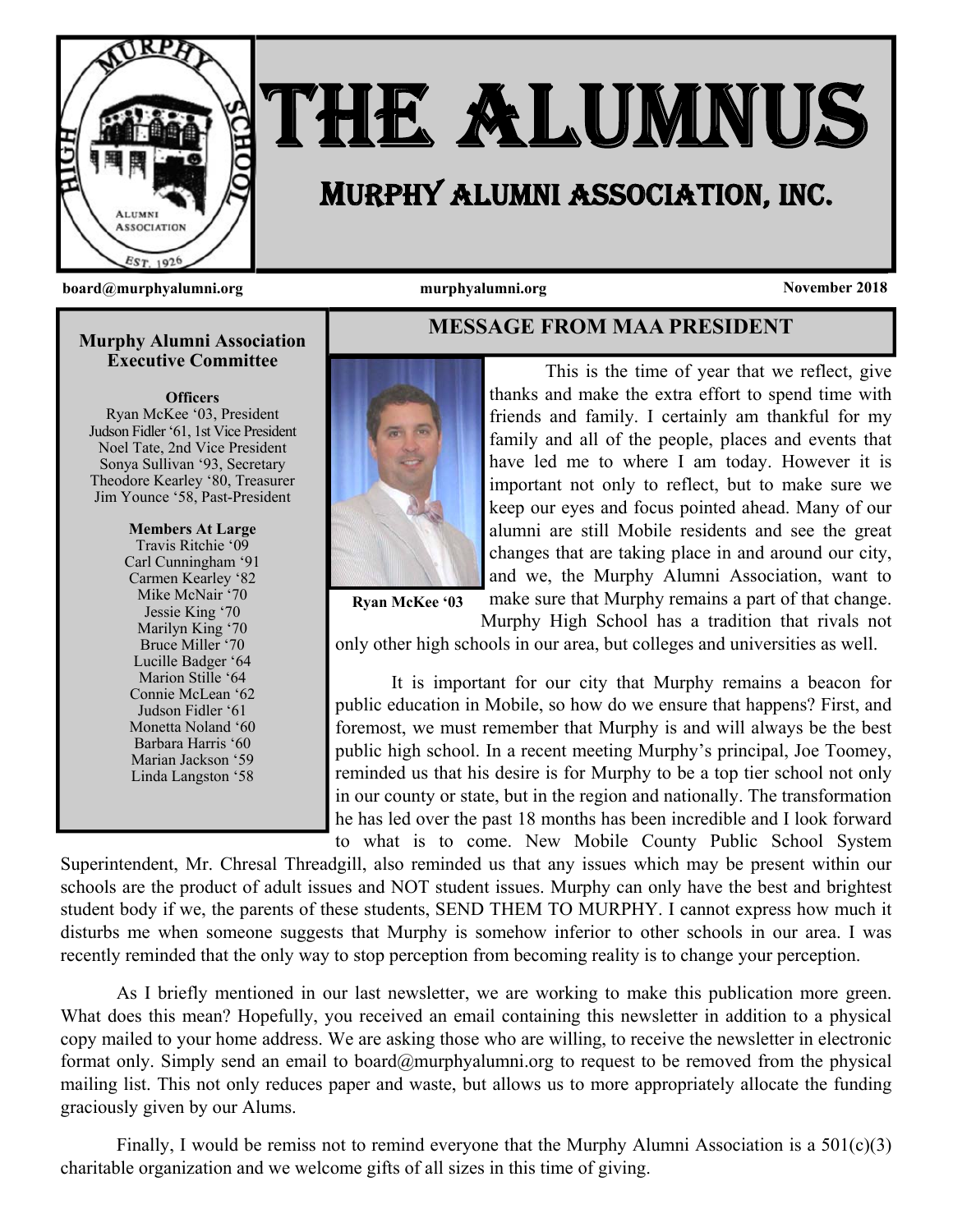#### **Murphy Student-Athletes Honored**

Four Murphy High School student-athletes were honored on Wednesday, Sept. 19, for their exemplary character and good sportsmanship. These students received the Alabama High School Athletic Association Sportsmanship Award, presented by the AHSAA and Alabama Sen. Vivian Figures at a 10:15 a.m. ceremony.

"These student-athletes represent their teams, their school, their families and their community in a way that makes all of us proud," said AHSAA Executive Director Steve Savarese. "We are happy to make these presentations and are glad that Sen. Figures will join us in recognizing the students' great character."

*The Alabama High School Athletic Association, founded in 1921, is a private agency organized by its member schools to control and promote their athletic programs. The purpose of the AHSAA is to regulate, coordinate and promote the interscholastic athletic programs among its member schools, which include public, private and parochial institutions.* 

**This year's Panther Pride 5K Run/Walk will be on Saturday, January 19th! More information soon to come.** 



**Congratulations to Ryan Langhinrichen-Rohling, Charles Kennedy, Sanaz Tafazoli & Isabella Valdivieso, who received Sportsmanship Awards from the Alabama High School Athletic Association. Thanks to Senator Vivian Figures for helping us recognize our students!** 





**Congratulations to UA Early College student Ja'Kyla Lewis for being selected to be the MCPSS Brigade Cadet Command Sergeant Major!** 

**Raise your hand if you have University of Alabama professors who teach on your campus. Oh wait, it's only Murphy High School! Our GPA for 110 Murphy students taking college classes at Bama last year was 3.578. Take notice parents and grandparents of 8th graders! There's no place like Murphy!**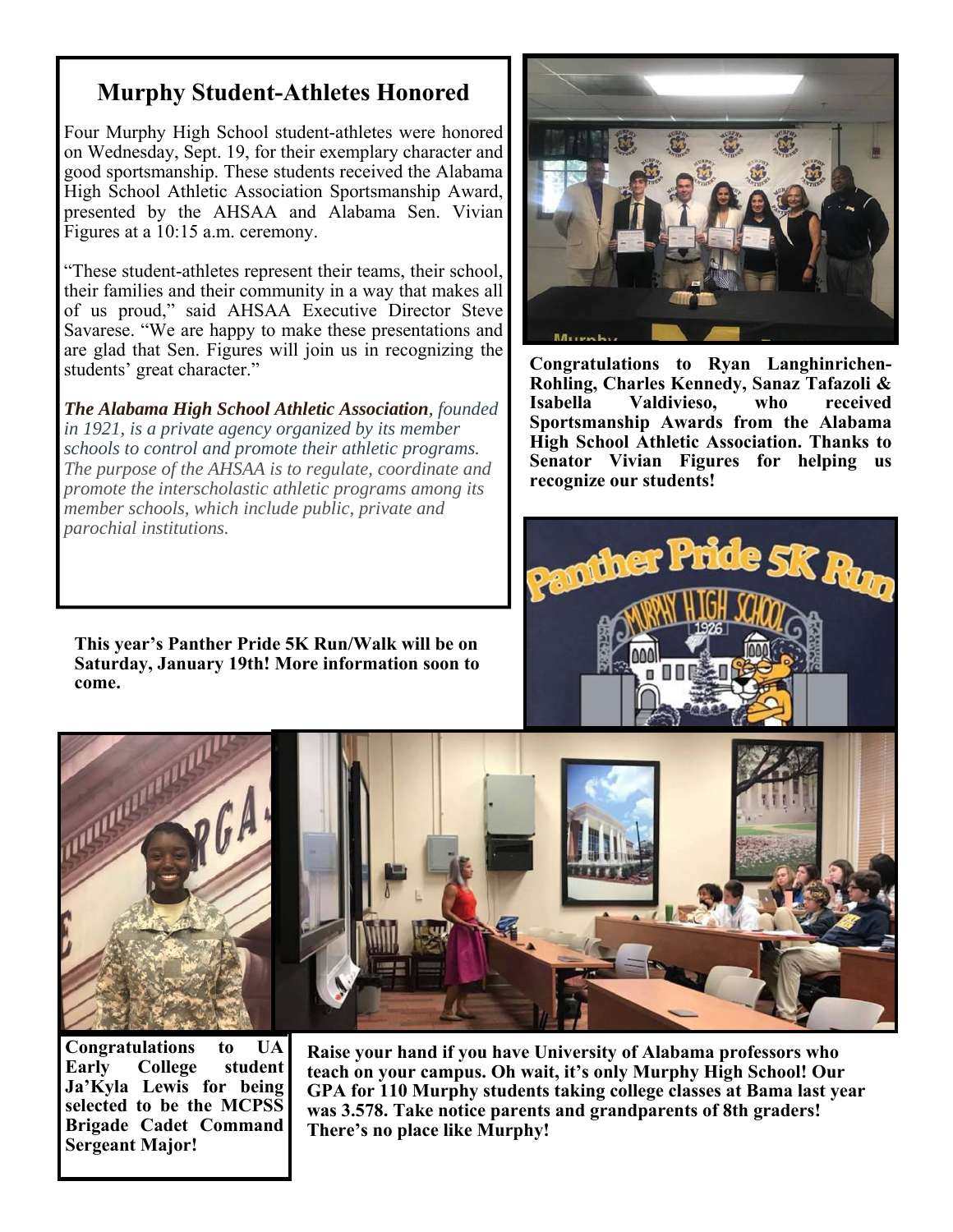### **PROJECT STEINWAY BENEFIT GALA PRESENTED**



 The 2012 Christmas Day tornado severely damaged Murphy's Steinway piano. The Four Arts Club at the school is spearheading the effort to raise \$200,000 for a new Steinway Grand Piano. A benefit gala was presented in the beautiful Murphy auditorium to help fund this project. Those attending enjoyed the music of outstanding piano artists Robert Holm, and Kadisha Onalbayeva, and soprano Shelby Bowling Milgram. The Murphy Four Arts Clubs also entertained with singing and dancing. The ticket of \$25 was a small donation to this large project but there are more opportunities to donate. The school is asking a hundred alumni of each class to donate \$50. When you make a donation, make sure to note your graduating class! Visit www.mhspanthers.com to donate online.



**Classes of '88 and '98 celebrated their reunions in September. Daniel Leonard from '88 put in several light posts on campus as part of his Eagle Scout project. Publish your reunion in the newsletter and on the web site.** 

#### **FORKS & CORKS GALA**

**The students did an awesome job Friday at the Forks and Corks Gala Competition in Dauphin Island. The students demonstrated leadership, team work, and professionalism. Please acknowledge the efforts of the following students: Beniya Allen, Terri Brown, Daelyn Ford, Jordan Johnson, Melaysia Thornton, Savannah Weaver, Branson White. Thanks everyone for your support of the Culinary Academy.** 

**Kimberly Curtis, Ed.S. Hospitality and Tourism Teacher**